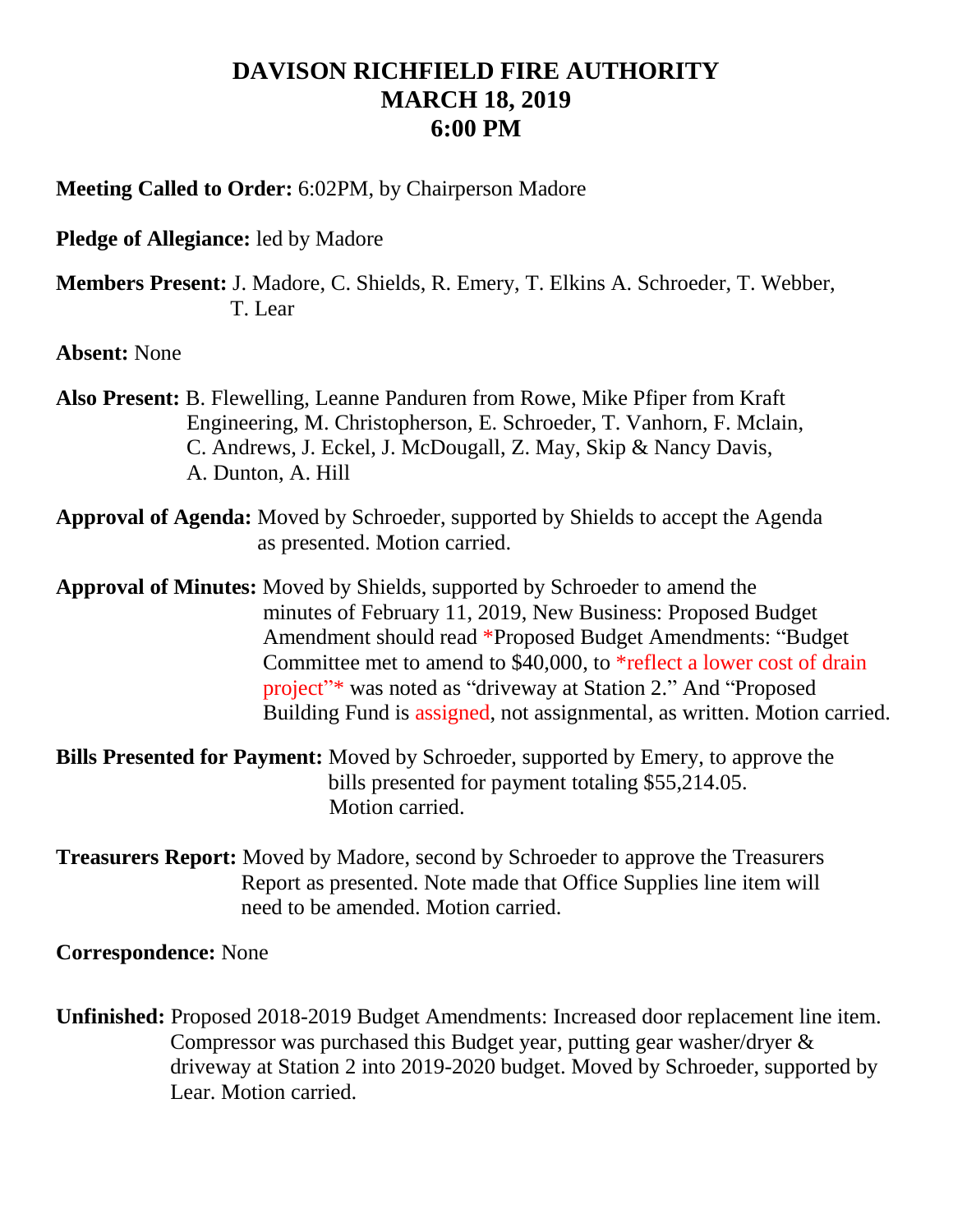Davison Richfield Fire Authority March 18, 2019 Page 2

**Unfinished continued:** Need to increase line item for  $2<sup>nd</sup>$  entry door replacement.

 Open bidding for floor drain Option #3 estimated for \$29,000, due April 8, 2019, 2pm. Start in May. Specs to be sent to Chief. Need for a pre-construction meeting.

Station 2 driveway to be complete in 2019-2020 budget year.

## **New Business:** None

**Personnel Committee:** 6 & 9 month input sheets satisfactory for Asst. Chief Bratton, Lieutenant Hill & probationary members S. Little & A. Prieur.

> Recommendation was made to put probationary member J. Eckel on regular status. Moved by Emery, supported by Lear. Motion carried.

 The Applicant Screening Committee recommended 3 new hires. Moved by Emery, second by Shields. Motion carried.

 D. Terrell on 6 month personal leave from 2/20-8/20/19. N. Walsh resigned due to health. Moved by Emery, second by Shields to accept. Motion carried.

**Chief's Report:** Chief & Lt. May meeting with Boyscouts to discuss possible Explorer Program.

 3 Senior Centers had their Annual Safety Meetings. Chief attended 2 or 4 classes on NIMS 400. 911 & Med Control communications continue over medical calls. Chief working on weather siren issues within the City.

**Ambulance Runs:** City - 6 Davison Twp.- 8 Richfield Twp.- 6

**Fire Association Report:** Salvation Army Ring the Bell at Kroger raised \$3,685. Maybe go to Menards next year. Helped Safari Club auction fundraiser for youth & outdoor education.